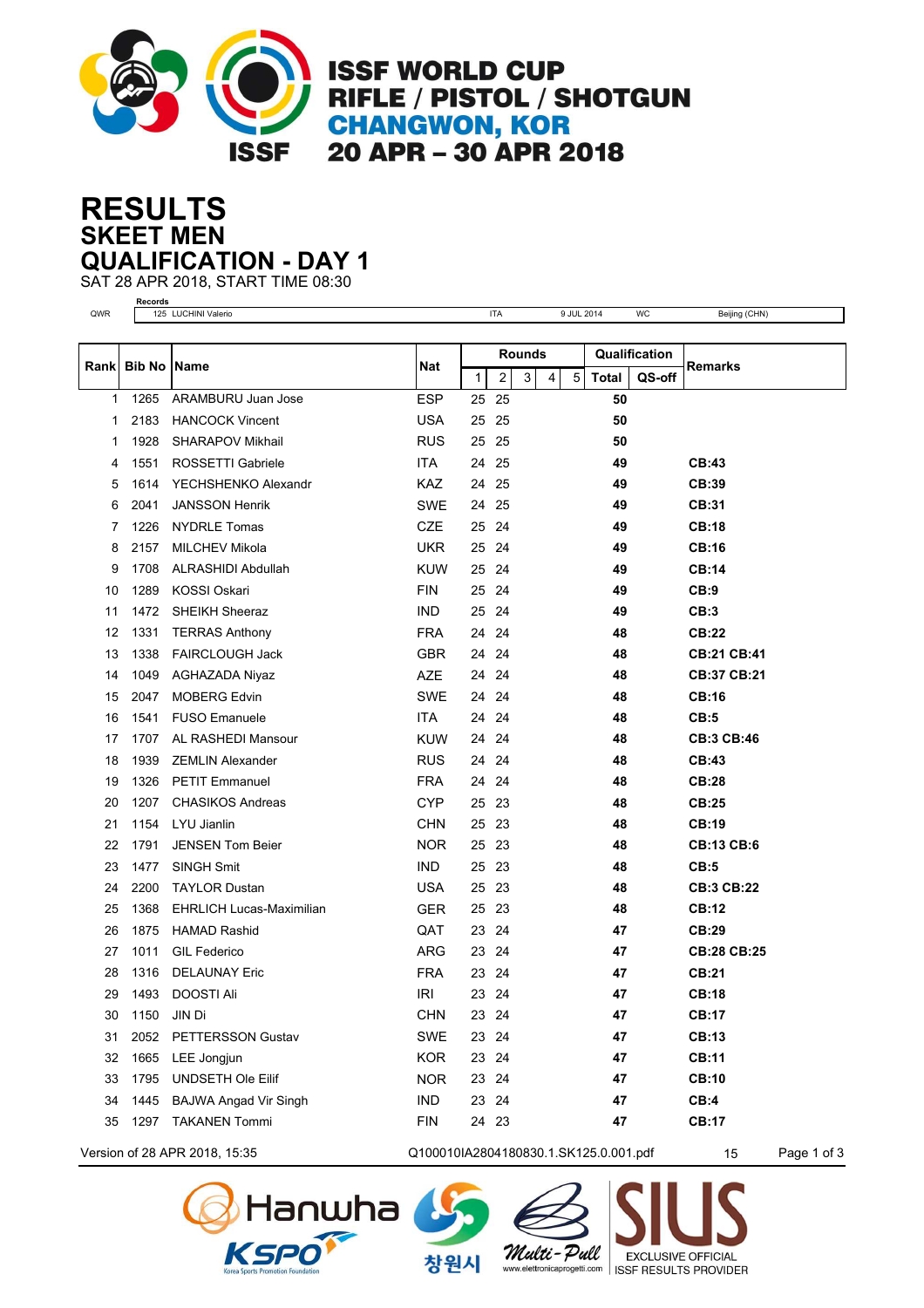|    | Rank Bib No Name |                                | Nat        | <b>Rounds</b> |                         |   |   |            | Qualification |        | Remarks            |
|----|------------------|--------------------------------|------------|---------------|-------------------------|---|---|------------|---------------|--------|--------------------|
|    |                  |                                |            | 1             | $\overline{\mathbf{c}}$ | 3 | 4 | $\sqrt{5}$ | <b>Total</b>  | QS-off |                    |
| 36 | 1035             | <b>KUNTSCHIK Sebastian</b>     | AUT        | 24            | 23                      |   |   |            | 47            |        | <b>CB:6 CB:31</b>  |
| 37 | 1206             | <b>ACHILLEOS Georgios</b>      | <b>CYP</b> | 24            | 23                      |   |   |            | 47            |        | <b>CB:28 CB:18</b> |
| 38 | 1884             | <b>GHETU Vlad-Mihail</b>       | ROU        | 24            | 23                      |   |   |            | 47            |        | <b>CB:15</b>       |
| 38 | 1375             | <b>HAASE Felix</b>             | <b>GER</b> | 24            | 23                      |   |   |            | 47            |        | CB:6               |
| 40 | 1244             | <b>HANSEN Jesper</b>           | <b>DEN</b> | 24            | 23                      |   |   |            | 47            |        | CB:5               |
| 41 | 1237             | ZAMECNIK Jan                   | <b>CZE</b> | 24            | 23                      |   |   |            | 47            |        | <b>CB:3 CB:18</b>  |
| 42 | 1895             | <b>ASTAKHOV Anton</b>          | <b>RUS</b> | 24            | -23                     |   |   |            | 47            |        | <b>CB:4 CB:46</b>  |
| 43 | 2117             | <b>HAFIZ Salih</b>             | <b>TUR</b> | 24            | 23                      |   |   |            | 47            |        | CB:30              |
| 44 | 1178             | <b>ZHANG Fan</b>               | <b>CHN</b> | 25            | 22                      |   |   |            | 47            |        | CB:5               |
| 45 | 1052             | JAFAROV Emin                   | AZE        | 25            | 22                      |   |   |            | 47            |        | CB:3               |
| 46 | 1588             | <b>SUZUKI Takahide</b>         | <b>JPN</b> | 22 24         |                         |   |   |            | 46            |        | <b>CB:14</b>       |
| 47 | 2139             | AL-MANSOORI Saif               | <b>UAE</b> | 22            | 24                      |   |   |            | 46            |        | CB:9               |
| 48 | 1711             | <b>ALSAAD Abdulaziz</b>        | <b>KUW</b> | 22 24         |                         |   |   |            | 46            |        | CB:4               |
| 49 | 1252             | <b>PETERSEN Mikkel</b>         | <b>DEN</b> | 23 23         |                         |   |   |            | 46            |        | CB:19              |
| 50 | 1232             | <b>SLAVICEK Milos</b>          | <b>CZE</b> | 23            | -23                     |   |   |            | 46            |        | <b>CB:13</b>       |
| 51 | 1374             | <b>HAAGA Vincent</b>           | <b>GER</b> | 23            | 23                      |   |   |            | 46            |        | CB:9               |
| 52 | 1787             | FILTVEDT Jonas                 | <b>NOR</b> | 23            | 23                      |   |   |            | 46            |        | <b>CB:6 CB:15</b>  |
| 53 | 1871             | <b>ABUSHARIB Saeed</b>         | QAT        | 23            | -23                     |   |   |            | 46            |        | <b>CB:12 CB:6</b>  |
| 54 | 2062             | <b>HATHAICHUKIAT Jiranunt</b>  | <b>THA</b> | 23            | 23                      |   |   |            | 46            |        | CB:4               |
| 55 | 1540             | <b>FILIPPELLI Riccardo</b>     | <b>ITA</b> | 23            | 23                      |   |   |            | 46            |        | <b>CB:3 CB:25</b>  |
| 56 | 2184             | <b>JUNGMAN Phillip Russell</b> | <b>USA</b> | 23            | 23                      |   |   |            | 46            |        | <b>CB:13</b>       |
| 57 | 1114             | <b>MOHAMED Hasan</b>           | <b>BRN</b> |               | 24 22                   |   |   |            | 46            |        | CB:9               |
| 58 | 1492             | <b>BESHARATI Ramtin</b>        | IRI        | 24            | 22                      |   |   |            | 46            |        | <b>CB:5 CB:14</b>  |
| 59 | 1339             | <b>GILLIGAN Michael</b>        | <b>GBR</b> | 24            | 22                      |   |   |            | 46            |        | <b>CB:13 CB:5</b>  |
| 60 | 1344             | LLEWELLIN Ben                  | <b>GBR</b> | 24            | 22                      |   |   |            | 46            |        | CB:2               |
| 61 | 2065             | <b>JANGPANICH Tanapat</b>      | <b>THA</b> | 21            | 24                      |   |   |            | 45            |        |                    |
| 62 | 2131             | <b>AHMAD Mohamed</b>           | <b>UAE</b> | 22            | 23                      |   |   |            | 45            |        |                    |
| 63 | 1293             | <b>LAITINEN Timo</b>           | <b>FIN</b> | 23            | 22                      |   |   |            | 45            |        | <b>CB:16</b>       |
| 64 | 2092             | <b>LEE Meng Yuan</b>           | <b>TPE</b> | 23            | 22                      |   |   |            | 45            |        | <b>CB:14 CB:13</b> |
| 65 | 1636             | <b>HWANG Jung Soo</b>          | <b>KOR</b> | 23            | 22                      |   |   |            | 45            |        | CB:2               |
| 66 | 2113             | <b>ATAK Onur</b>               | <b>TUR</b> | 23            | -22                     |   |   |            | 45            |        | CB:1               |
| 67 | 1251             | PETERSEN Emil Kjelgaard        | <b>DEN</b> | 24 21         |                         |   |   |            | 45            |        |                    |
| 68 | 2138             | <b>ALMAKTOUM Saeed</b>         | <b>UAE</b> | 20            | 24                      |   |   |            | 44            |        |                    |
| 69 | 1593             | YOKOUCHI Makoto                | JPN        | 21            | 23                      |   |   |            | 44            |        |                    |
| 70 | 1689             | AL SAUD Saud                   | <b>KSA</b> | 23 21         |                         |   |   |            | 44            |        |                    |
| 71 | 1840             | ROSARIO Paul Brian             | PHI        | 20 23         |                         |   |   |            | 43            |        |                    |
| 72 | 2155             | LOIK Ivan                      | <b>UKR</b> | 22 21         |                         |   |   |            | 43            |        |                    |
| 73 | 1602             | <b>FROLOV Andrey</b>           | KAZ        | 23 20         |                         |   |   |            | 43            |        | CB:3               |
| 74 | 1833             | PACHECO ESPINOSA Nicolas       | <b>PER</b> | 23 20         |                         |   |   |            | 43            |        | CB:2               |
| 75 | 1050             | <b>GURBANOV Fuad</b>           | AZE        | 22 20         |                         |   |   |            | 42            |        |                    |
| 76 | 1629             | CHO Yongseong                  | <b>KOR</b> | 24            | 18                      |   |   |            | 42            |        |                    |
| 77 | 1525             | <b>LAKIA Paul</b>              | <b>ISR</b> | 18            | 20                      |   |   |            | 38            |        |                    |
| 78 | 1032             | <b>FEILHAMMER Martin</b>       | <b>AUT</b> | 20 18         |                         |   |   |            | 38            |        | CB:5               |
| 79 | 1401             | <b>CHOW Clement</b>            | <b>HKG</b> | 20            | 18                      |   |   |            | 38            |        | <b>CB:3 CB:6</b>   |
| 80 | 1839             | ANCHETA Joaquin Miguel         | PHI        | 20 18         |                         |   |   |            | 38            |        | CB:5               |
| 81 | 1590             | <b>WAKIYA Subaru</b>           | <b>JPN</b> |               | 19 17                   |   |   |            | 36            |        |                    |
|    | 1688             | ALMUTAIRI Saeid Mugbel T       | <b>KSA</b> |               |                         |   |   |            |               |        | <b>DNS</b>         |
|    | 1692             | ALTAMIMI Majed Maedh M         | <b>KSA</b> |               |                         |   |   |            |               |        | <b>DNS</b>         |
|    | 1826             | <b>INAM Khurram</b>            | <b>PAK</b> |               |                         |   |   |            |               |        | <b>DNS</b>         |
|    |                  |                                |            |               |                         |   |   |            |               |        |                    |

Version of 28 APR 2018, 15:35 Q100010IA2804180830.1.SK125.0.001.pdf BA 15 Page 2 of 3

BA 15<br>EC

**EXCLUSIVE OFFICIAL**